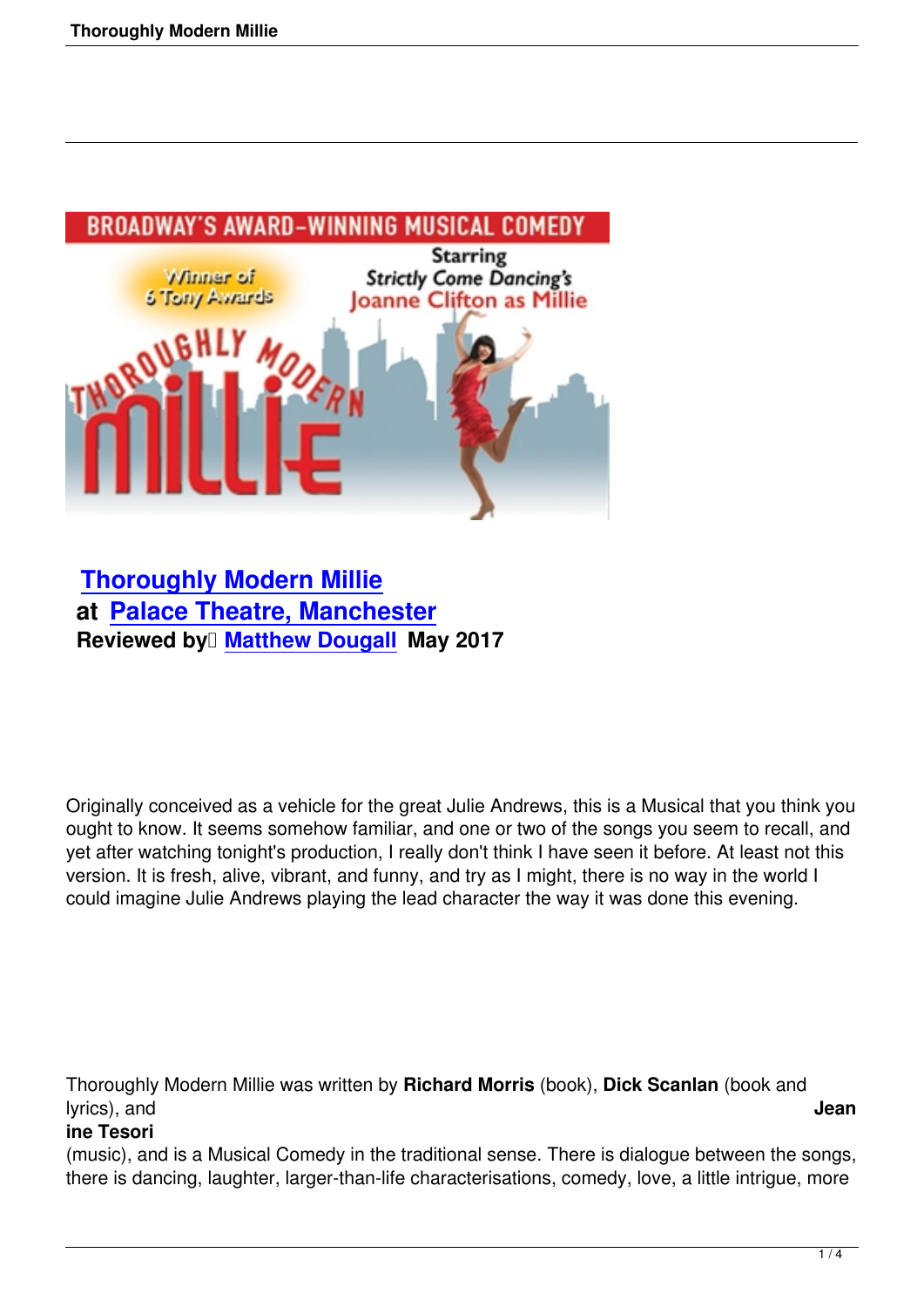love, and a happy ending for all! Not a swear word or sex in sight! A truly feel-good family friendly evening's entertainment! Lovely.

With a strong and upbeat score, played expertly by the 8-piece band, directed by **Bob Wicks**, the music this evening was in excellent hands, and the singing from all exceptional. The directing and choreography (

# **Racky Plews**

) was generally good. It did feel a little false at times, and moments where the cast seemed to be labouring unnecessarily; and as great as the dancing was, it was a little uncoordinated in places too; but the idea, the energy and the sheer up-beat-ness of the music and show took the spotlight away from these minor flaws.

The set was a large art-deco, gilted arch affair with smaller add-ons for each scene. It was simple, minimalist, and in period. It was sufficient but only that. And on a couple of occasions proved just exactly how flimsy and insubstantial it all was as it wobbled and refused to move when prompted to do so by stage-hands.

The lead role of Millie was played by **Joanne Clifton**. Her interpretation of this role was gutsy and 21st century Girl-power-esque, but it had heart and was truly a fully-rounded and heart-felt performance. Musicals of this genre are notorious for writing characters which are more or less mono-dimensional; but with what little back-story had been given her, she used this to her best advantage. Her singing was strong and lyrical and her dancing wonderful. And as every Musical aficionado knows, a leading lady needs a leading man. In this case, two! The very personable

## **Sam Barrett**

played the role of Jimmy Smith; the young man who eventually steals her heart. A very pleasing stage presence and a lovely build-up of chemistry between him and Millie. Whilst the thoroughly modern Millie makes her own future and finds her own man, her boss Trevor Graydon was played by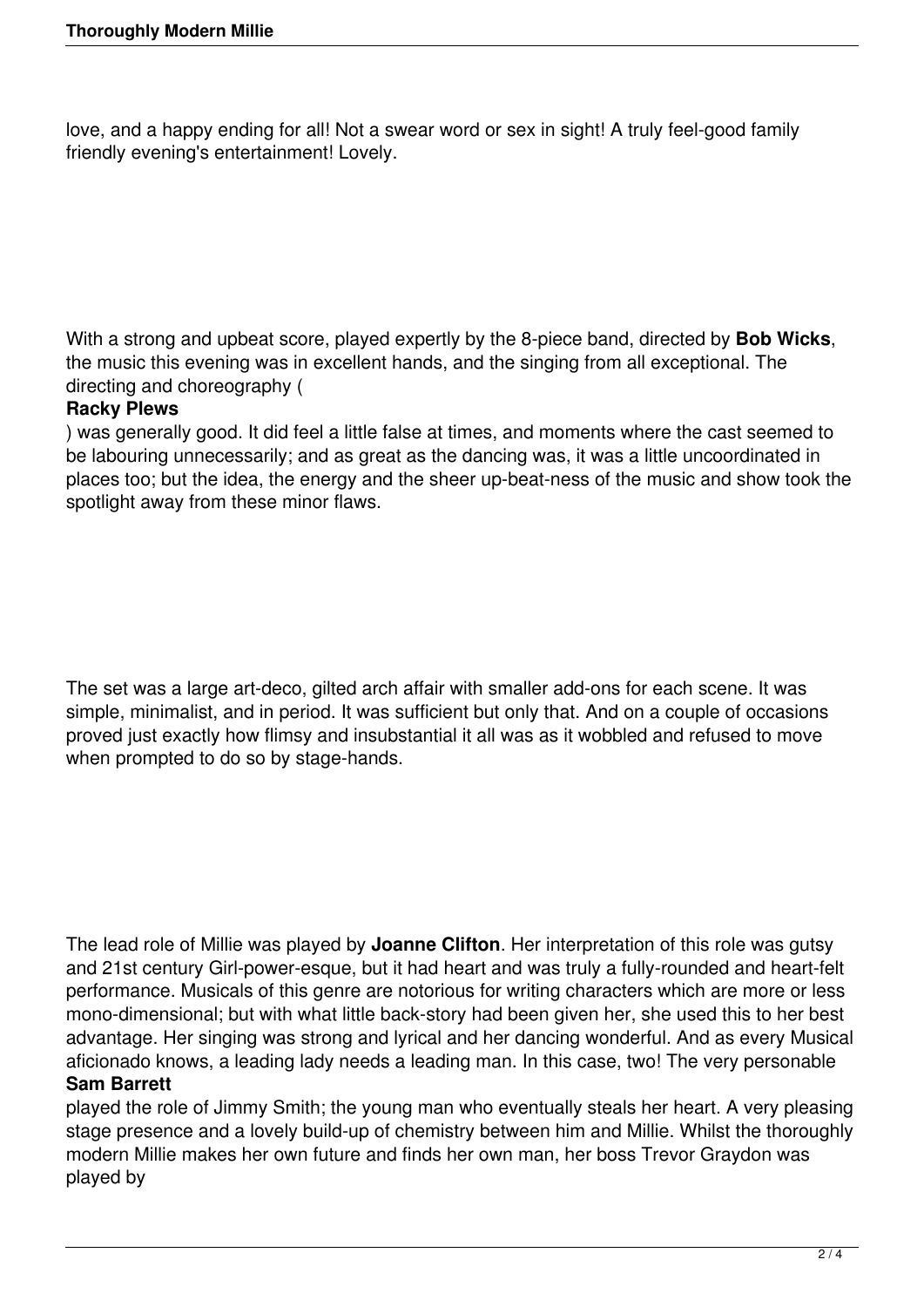#### **Graham McDuff**

. A truly talented performer with a rich, mellow voice McDuff proved he could not just sing and dance brilliantly, but his physical comedy skills came in very handy this evening too.

After the atrocities of the evening before, Manchester was left a little down-beat, and many of the audience this evening had decided to stay away from the city. There was talk of cancelling the show, but in the true Manchester and Theatrical spirits the show must go on. We were all in the need of laughter and respite from the horror, and with this very firmly in mind, McDuff took the bull by the horns and extemporised and ad-libbed his drunken scene surprising his fellow actors making them corpse and us howl with laughter. Under any other circumstance this would have been a complete no-no; but in the circumstances totally understandable, acceptable and we were all immensely thankful for it too!

Millie's best friend (every leading lady must have one! - those are the rules) was played by **Kath erine Glover**

. Another actress with a great stage presence, and easy style. I loved her soft soprano voice.

The comedy baddie (yes, there was even one of those too!) was played here by **Lucas Rush**. He runs a hotel for young waifs and strays and once he realises they are orphans, drugs them and sends them off to East Asia to work as sex slaves! So he dresses as an Oriental lady, calling himself Mrs Meers. Aiding and abetting him in this are two Chinese assistants - Ching Ho  $($ 

## **ck Len**

) and Bun Foo (

## **Andy Yau**

). And it was in this trio that I felt the lack of comedy, realism, direction and interest fell. I felt for a start that this was in danger very much so of becoming a pantomime where Mrs Meers is Widow Twankey with the two bumbling comedy Chinese policemen which are so often a feature